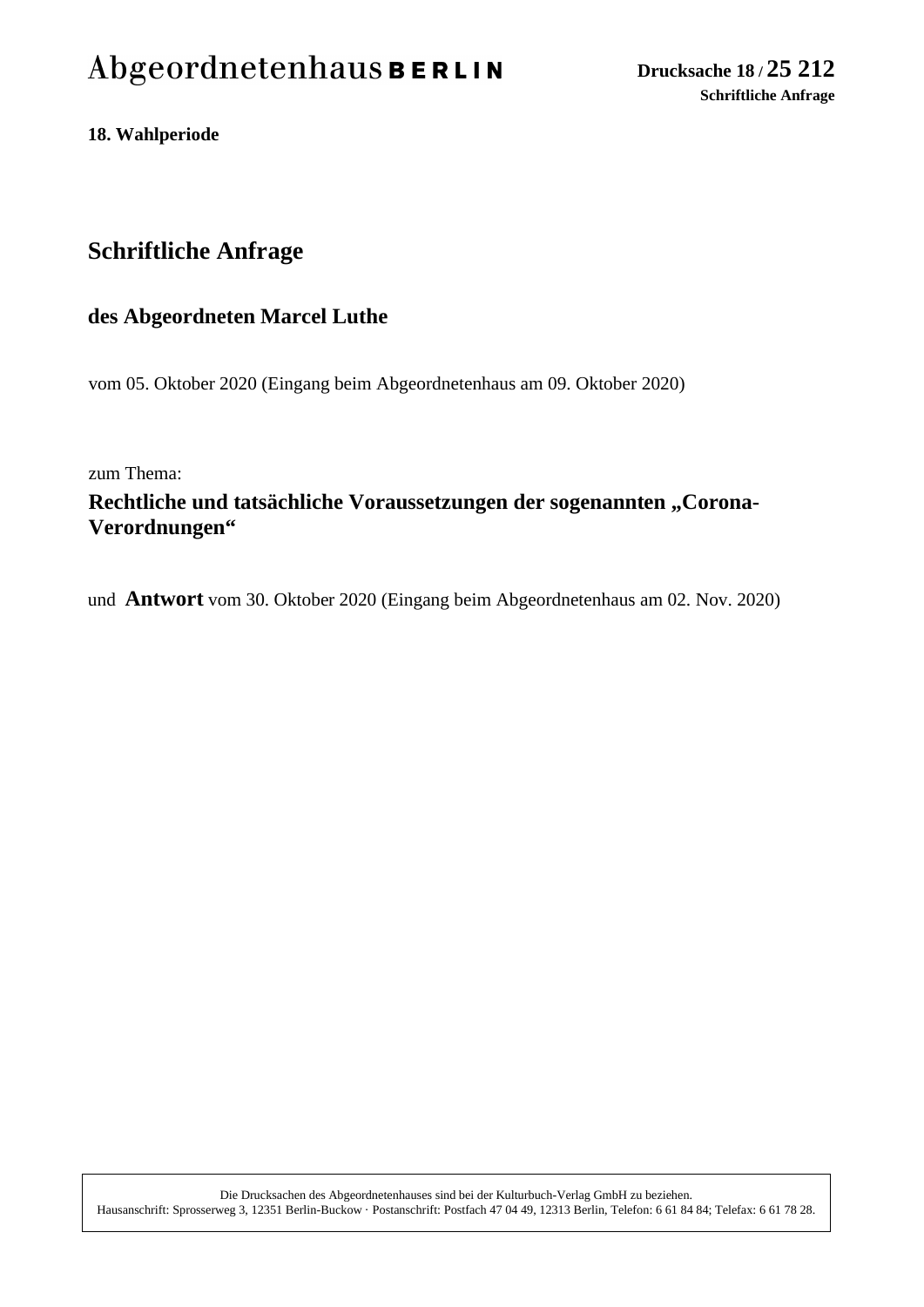Senatsverwaltung für Gesundheit, Pflege und Gleichstellung

Herrn Abgeordneten Marcel Luthe

über

den Präsidenten des Abgeordnetenhauses von Berlin

über Senatskanzlei - G Sen -

#### **A n t w o r t auf die Schriftliche Anfrage Nr. 18/25212 vom 05.10.2020 über Rechtliche und tatsächliche Voraussetzungen der sogenannten "Corona-Verordnungen"**

Im Namen des Senats von Berlin beantworte ich Ihre Schriftliche Anfrage wie folgt:

\_\_\_\_\_\_\_\_\_\_\_\_\_\_\_\_\_\_\_\_\_\_\_\_\_\_\_\_\_\_\_\_\_\_\_\_\_\_\_\_\_\_\_\_\_\_\_\_\_\_\_\_\_\_\_\_\_\_\_\_\_\_\_\_\_\_\_

1. Trifft es zu, dass der Senat seine sogenannten "Corona-Verordnungen" auf das IfSG stützt?

Zu 1.:

Die Ermächtigungsgrundlage für die SARS-CoV-2-Infektionsschutzverordnung findet sich in § 32 Satz 1 des Infektionsschutzgesetzes (IfSG).

2. Wie definiert das IfSG für die Zwecke dieses Gesetzes den Begriff der "Infektion"?

Zu 2.:

Gemäß § 2 Nr. 2 IfSG ist "Infektion" im Sinne des IfSG die Aufnahme eines Krankheitserregers und seine nachfolgende Entwicklung oder Vermehrung im menschlichen Organismus.

3. Wie definiert das IfSG für die Zwecke dieses Gesetzes den Begriff des "Krankheitserregers"?

Zu 3.:

Gemäß § 2 Nr. 1 IfSG ist "Krankheitserreger" im Sinne des IfSG ein vermehrungsfähiges Agens (Virus, Bakterium, Pilz, Parasit) oder ein sonstiges biologisches transmissibles Agens, das bei Menschen eine Infektion oder übertragbare Krankheit verursachen kann.

4. Soweit es auf das Vorhandensein "vermehrungsfähiger Viren" ankommt: ist ein sogenannter PCR-Test in der Lage, zwischen einem "vermehrungsfähigen" und einem "nicht-vermehrungsfähigen" Virus zu unterscheiden?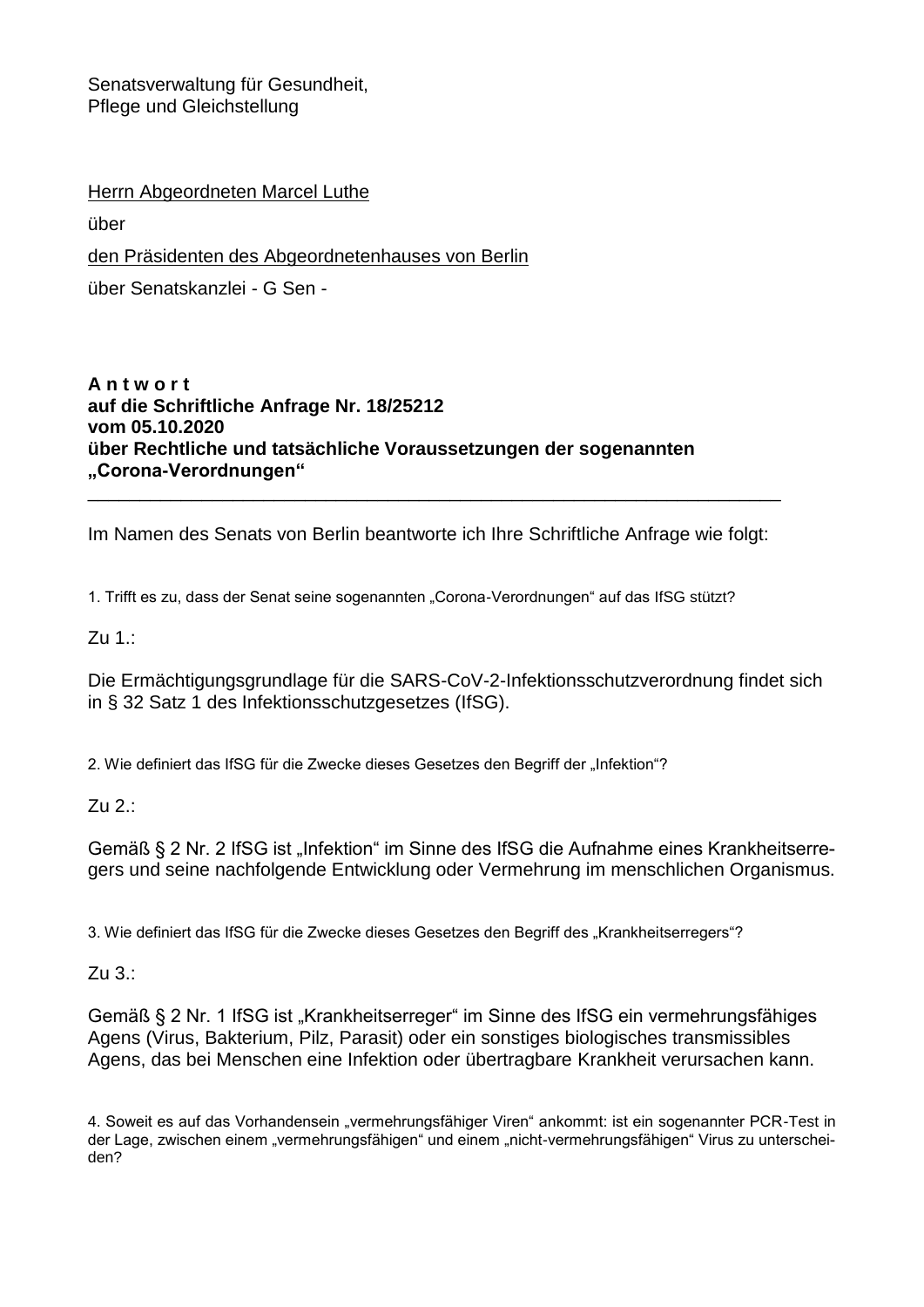Zu 4.:

Nein.

5. Falls zu 4) richtigerweise "Nein", weshalb stützt dann der Senat seine Überlegungen zum Infektionsschutz auf PCR-Test-Ergebnisse?

Zu 5.:

Weil mit dem PCR-Test das Vorhandensein von SARS-CoV-2 Viren nachgewiesen wird. Das Vorhandensein dieser Viren korreliert mit einer Infektion mit diesen Viren. Diese Infektion ist relevant für die Überlegungen zum Infektionsschutz.

6. Ist es vor dem Hintergrund der Antworten zu 2) und 4) sachlich richtig, davon zu sprechen, dass sich die Zahl von SARS-CoV-2-"Infektionen" anhand übermittelter Testergebnisse in einer bestimmten Weise entwickelt habe?

Zu 6.:

Ja.

7. Welche Krankheit wird nach Kenntnis des Senats durch SARS-CoV-2 übertragen und auf welche konkreten wissenschaftlichen Erkenntnisse zu dieser Kausalität stützt der Senat seine vorbezeichneten Verordnungen diesbezüglich? (Bitte präzise Studien und Fundstellen)

Zu 7.:

Die Symptome, die durch eine Infektion mit dem SARS-CoV-2 Virus verursacht werden können, sind im SARS-CoV-2 Steckbrief zur Coronavirus-Krankheit-2019 (COVID-19) des RKI, Stand: 2.10.2020 aufgeführt. Anbei eine Auswahl von dort aufgeführten Literaturstellen:

68. Sardu C, Gambardella J, Morelli MB, Wang X, Marfella R, Santulli G. Hypertension, Thrombosis, Kidney Failure, and Diabetes: Is COVID-19 an Endothelial Disease? A Comprehensive Evaluation of Clinical and Basic Evidence. Journal of clinical medicine. 2020;9(5).

69. Tang N, Bai H, Chen X, Gong J, Li D, Sun Z. Anticoagulant treatment is associated with decreased mortality in severe coronavirus disease 2019 patients with coagulopathy. Journal of thrombosis and haemostasis: JTH. 2020.

70. Lechien JR, Chiesa-Estomba CM, De Siati DR, Horoi M, Le Bon SD, Rodriguez A, et al. Olfactory and gustatory dysfunctions as a clinical presentation of mild-to-moderate forms of the coronavirus disease (COVID-19): a multicenter European study. European archives of oto-rhino-laryngology: official journal of the European Federation of Oto-Rhino-Laryngological Societies (EUFOS): affiliated with the German Society for Oto-Rhino-Laryngology - Head and Neck Surgery. 2020.

71. Yan CH, Faraji F, Prajapati DP, Ostrander BT, DeConde AS. Self-reported olfactory loss associates with outpatient clinical course in Covid-19. International forum of allergy & rhinology. 2020.

72. Tong JY, Wong A, Zhu D, Fastenberg JH, Tham T. The Prevalence of Olfactory and Gustatory Dysfunction in COVID-19 Patients: A Systematic Review and Meta-analysis. Otolaryngology--head and neck surgery: official journal of American Academy of Otolaryngology-Head and Neck Surgery. 2020:194599820926473.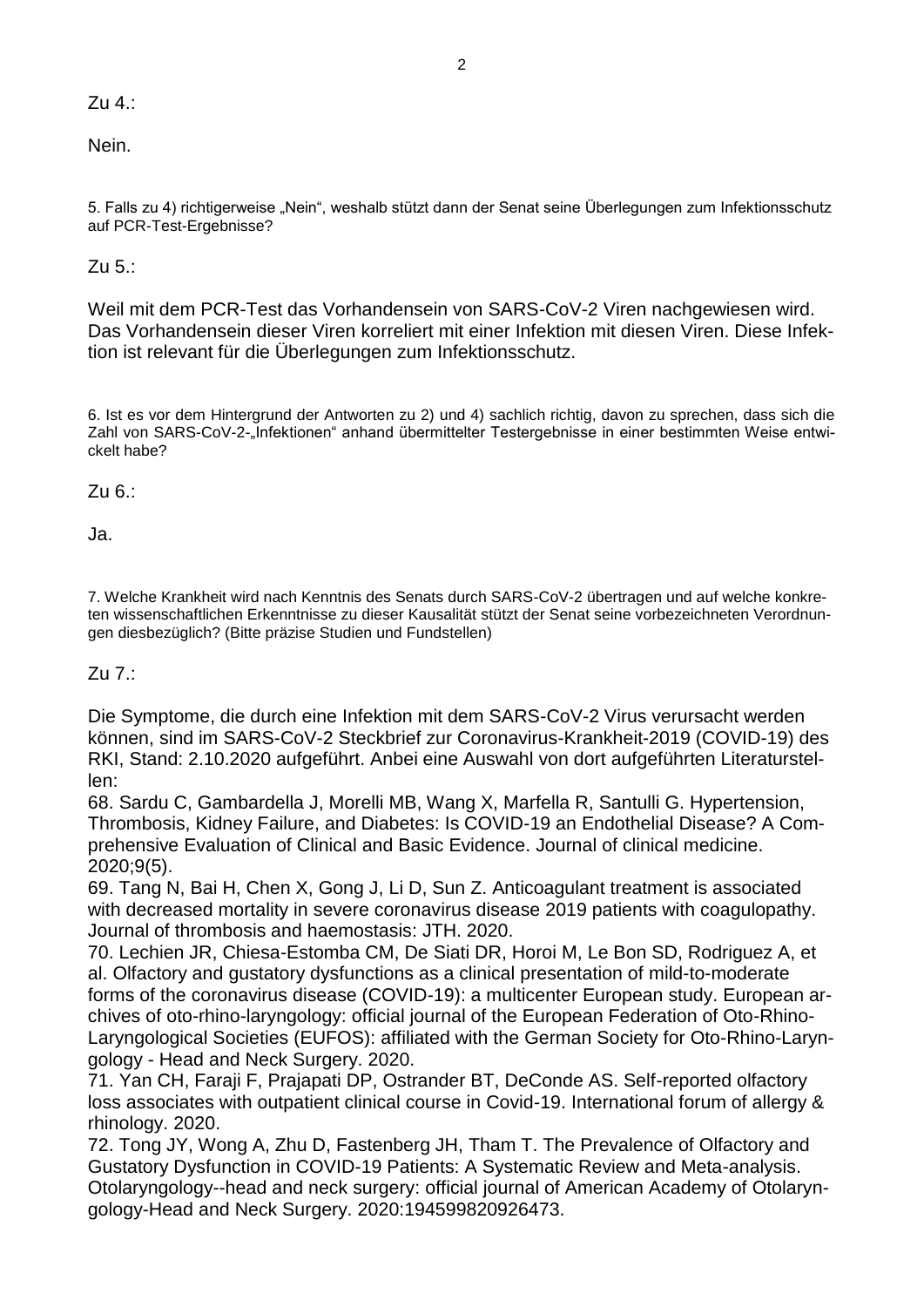73. Wu Z, McGoogan JM. Characteristics of and Important Lessons from the Coronavirus Disease 2019 (COVID-19) Outbreak in China: Summary of a Report of 72314 Cases from the Chinese Center for Disease Control and Prevention. JAMA - Journal of the American Medical Association. 2020.

74. Carfì A, Bernabei R, Landi F, for the Gemelli Against C-P-ACSG. Persistent Symptoms in Patients After Acute COVID-19. Jama. 2020.

75. Spector T, NHS, ZOE. COVID 19 Symptoms Study UK 2020 [Available from: https://covid.joinzoe.com/.

76. Yang X, Yu Y, Xu J, Shu H, Xia J, Liu H, et al. Clinical course and outcomes of critically ill patients with SARS-CoV-2 pneumonia in Wuhan, China: a single-centered, retrospective, observational study. The Lancet Respiratory medicine. 2020;8(5):475-81.

77. Grasselli G, Zangrillo A, Zanella A, Antonelli M, Cabrini L, Castelli A, et al. Baseline Characteristics and Outcomes of 1591 Patients Infected with SARS-CoV-2 Admitted to I-CUs of the Lombardy Region, Italy. JAMA - Journal of the American Medical Association. 2020;323(16):1574-81.

78. Rieg S, von Cube M, Kalbhenn J, Utzolino S, Pernice K, Bechet L, et al. COVID-19 inhospital mortality and mode of death in a dynamic and non-restricted tertiary care model in Germany. medRxiv. 2020:2020.07.22.20160127.

79. Schenk M. Neurologische Manifestationen: Wie COVID-19 die Nerven tangiert. Dtsch Arztebl International. 2020;117(19):1001-.

80. Li YC, Bai WZ, Hashikawa T. The neuroinvasive potential of SARS-CoV2 may play a role in the respiratory failure of COVID-19 patients. Journal of medical virology. 2020;92(6):552-5.

81. Whittaker A, Anson M, Harky A. Neurological Manifestations of COVID-19: A systematic review and current update. Acta neurologica Scandinavica. 2020;142(1):14-22.

82. Rogers JP, Chesney E, Oliver D, Pollak TA, McGuire P, Fusar-Poli P, et al. Psychiatric and neuropsychiatric presentations associated with severe coronavirus infections: a systematic review and meta-analysis with comparison to the COVID-19 pandemic. The Lancet Psychiatry. 2020;7(7):611-27.

83. Varatharaj A, Thomas N, Ellul MA, Davies NWS, Pollak TA, Tenorio EL, et al. Neurological and neuropsychiatric complications of COVID-19 in 153 patients: a UK-wide surveillance study. The Lancet Psychiatry. 2020.

84. Poyiadji N, Shahin G, Noujaim D, Stone M, Patel S, Griffith B. COVID-19-associated Acute Hemorrhagic Necrotizing Encephalopathy: CT and MRI Features. Radiology. 2020:201187.

85. Moriguchi T, Harii N, Goto J, Harada D, Sugawara H, Takamino J, et al. A first case of meningitis/encephalitis associated with SARS-Coronavirus-2. International journal of infectious diseases: IJID : official publication of the International Society for Infectious Diseases. 2020; 94:55-8.

86. Zhao H, Shen D, Zhou H, Liu J, Chen S. Guillain-Barré syndrome associated with SARS-CoV-2 infection: causality or coincidence? The Lancet Neurology. 2020;19(5): 383- 4.

87. Toscano G, Palmerini F, Ravaglia S, Ruiz L, Invernizzi P, Cuzzoni MG, et al. Guillain-Barre Syndrome Associated with SARS-CoV-2. The New England journal of medicine. 2020.

88. Scheidl E, Canseco DD, Hadji-Naumov A, Bereznai B. Guillain-Barre syndrome during SARS-CoV-2 pandemic: a case report and review of recent literature. Journal of the peripheral nervous system: JPNS. 2020.

89. Camdessanche JP, Morel J, Pozzetto B, Paul S, Tholance Y, Botelho-Nevers E. COVID-19 may induce Guillain-Barre syndrome. Rev Neurol (Paris). 2020.

90. Coen M, Jeanson G, Alejandro Culebras Almeida L, Hübers A, Stierlin F, Najjar I, et al. Guillain-Barré Syndrome as a Complication of SARS-CoV-2 Infection. Brain, behavior, and immunity. 2020.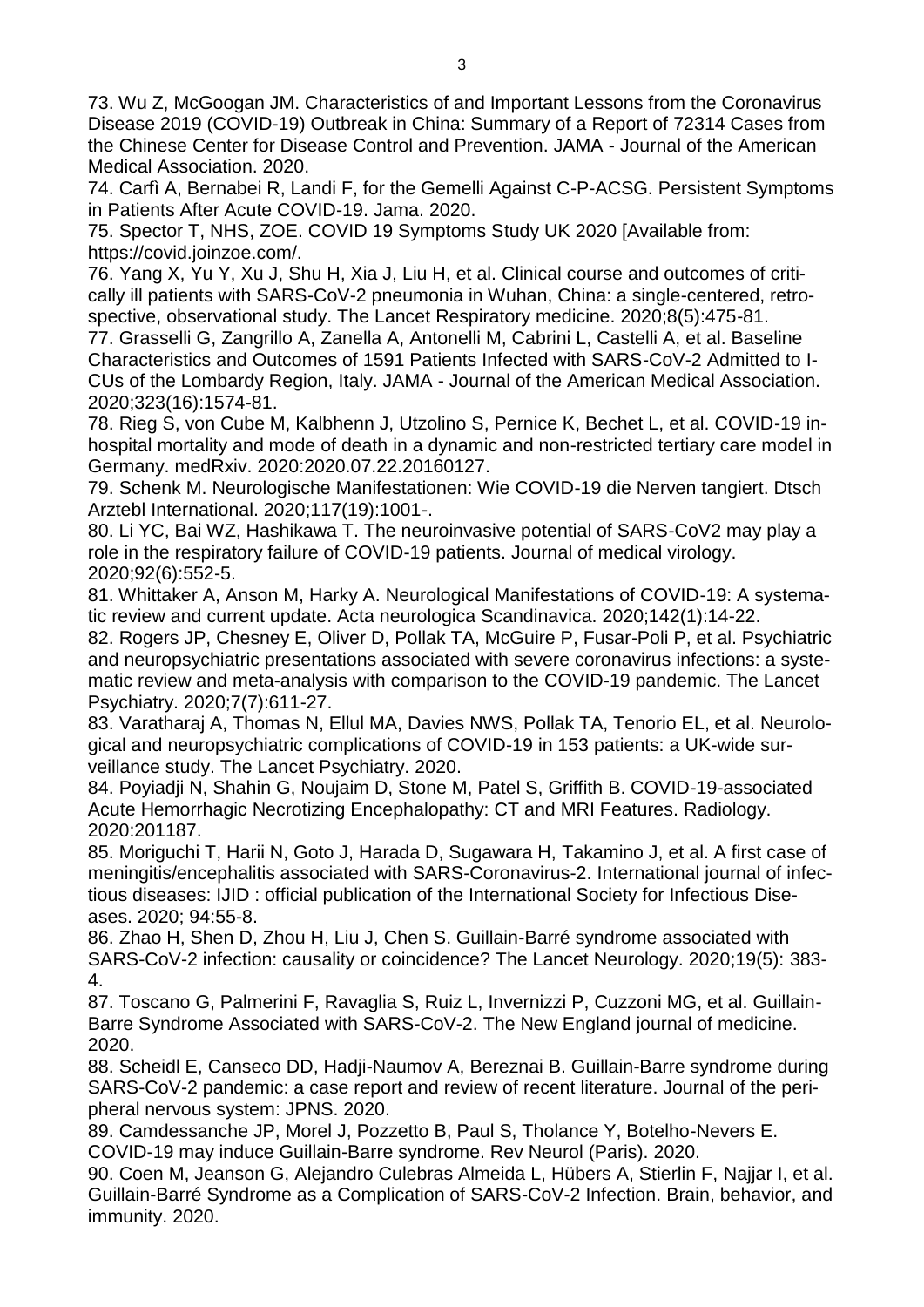91. El Otmani H, El Moutawakil B, Rafai MA, El Benna N, El Kettani C, Soussi M, et al. Covid-19 and Guillain-Barré syndrome: More than a coincidence! Revue Neurologique. 2020. 92. Virani A, Rabold E, Hanson T, Haag A, Elrufay R, Cheema T, et al. Guillain-Barré Syndrome associated with SARS-CoV-2 infection. IDCases. 2020;20.

93. Alberti P, Beretta S, Piatti M, Karantzoulis A, Piatti ML, Santoro P, et al. Guillain-Barré syndrome related to COVID-19 infection. Neurology: Neuroimmunology and NeuroInflammation. 2020;7(4).

94. Padroni M, Mastrangelo V, Asioli GM, Pavolucci L, Abu-Rumeileh S, Piscaglia MG, et al. Guillain-Barré syndrome following COVID-19: new infection, old complication? Journal of Neurology. 2020.

95. Gutierrez-Ortiz C, Mendez A, Rodrigo-Rey S, San Pedro-Murillo E, Bermejo-Guerrero L, Gordo-Manas R, et al. Miller Fisher Syndrome and polyneuritis cranialis in COVID-19. Neurology. 2020.

96. Mao R, Qiu Y, He J-S, Tan J-Y, Li X-H, Liang J, et al. Manifestations and prognosis of gastrointestinal and liver involvement in patients with COVID-19: a systematic review and meta-analysis. The Lancet Gastroenterology & Hepatology.

97. Tian Y, Rong L, Nian W, He Y. Review article: gastrointestinal features in COVID-19 and the possibility of faecal transmission. Alimentary Pharmacology and Therapeutics. 2020;51(9):843-51.

98. Qiu H, Wu J, Hong L, Luo Y, Song Q, Chen D. Clinical and epidemiological features of 36 children with coronavirus disease 2019 (COVID-19) in Zhejiang, China: an observational cohort study. The Lancet Infectious diseases. 2020;20(6):689-96.

99. Szekely Y, Lichter Y, Taieb P, Banai A, Hochstadt A, Merdler I, et al. The Spectrum of Cardiac Manifestations in Coronavirus Disease 2019 (COVID-19) - a Systematic Echocardiographic Study. Circulation. 2020.

100. chen d, Li X, song q, Hu C, Su F, Dai J. Hypokalemia and Clinical Implications in Patients with Coronavirus Disease 2019 (COVID-19). medRxiv. 2020:2020.02.27.20028530. 101. Huang C, Wang Y, Li X, Ren L, Zhao J, Hu Y, et al. Clinical features of patients infected with 2019 novel coronavirus in Wuhan, China. Lancet (London, England). 2020.

102. Puntmann VO, Carerj ML, Wieters I, Fahim M, Arendt C, Hoffmann J, et al. Outcomes of Cardiovascular Magnetic Resonance Imaging in Patients Recently Recovered From Coronavirus Disease 2019 (COVID-19). JAMA Cardiology. 2020.

103. Driggin E, Madhavan MV, Bikdeli B, Chuich T, Laracy J, Bondi-Zoccai G, et al. Cardiovascular Considerations for Patients, Health Care Workers, and Health Systems During the Coronavirus Disease 2019 (COVID-19) Pandemic. Journal of the American College of Cardiology. 2020.

104. Long B, Brady WJ, Koyfman A, Gottlieb M. Cardiovascular complications in COVID-19. American Journal of Emergency Medicine. 2020.

105. Kollias A, Kyriakoulis KG, Dimakakos E, Poulakou G, Stergiou GS, Syrigos K. Thromboembolic risk and anticoagulant therapy in COVID-19 patients: Emerging evidence and call for action. British journal of haematology. 2020.

106. Zhou B, She J, Wang Y, Ma X. Venous thrombosis and arteriosclerosis obliterans of lower extremities in a very severe patient with 2019 novel coronavirus disease: a case report. Journal of thrombosis and thrombolysis. 2020.

107. Middeldorp S, Coppens M, van Haaps TF, Foppen M, Vlaar AP, Müller MCA, et al. Incidence of venous thromboembolism in hospitalized patients with COVID-19. Journal of thrombosis and haemostasis : JTH. 2020.

108. Beun R, Kusadasi N, Sikma M, Westerink J, Huisman A. Thromboembolic events and apparent heparin resistance in patients infected with SARS-CoV-2. International journal of laboratory hematology. 2020.

109. Zhou F, Yu T, Du R, Fan G, Liu Y, Liu Z, et al. Clinical course and risk factors for mortality of adult inpatients with COVID-19 in Wuhan, China: a retrospective cohort study. Lancet (London, England). 2020;395(10229):1054-62.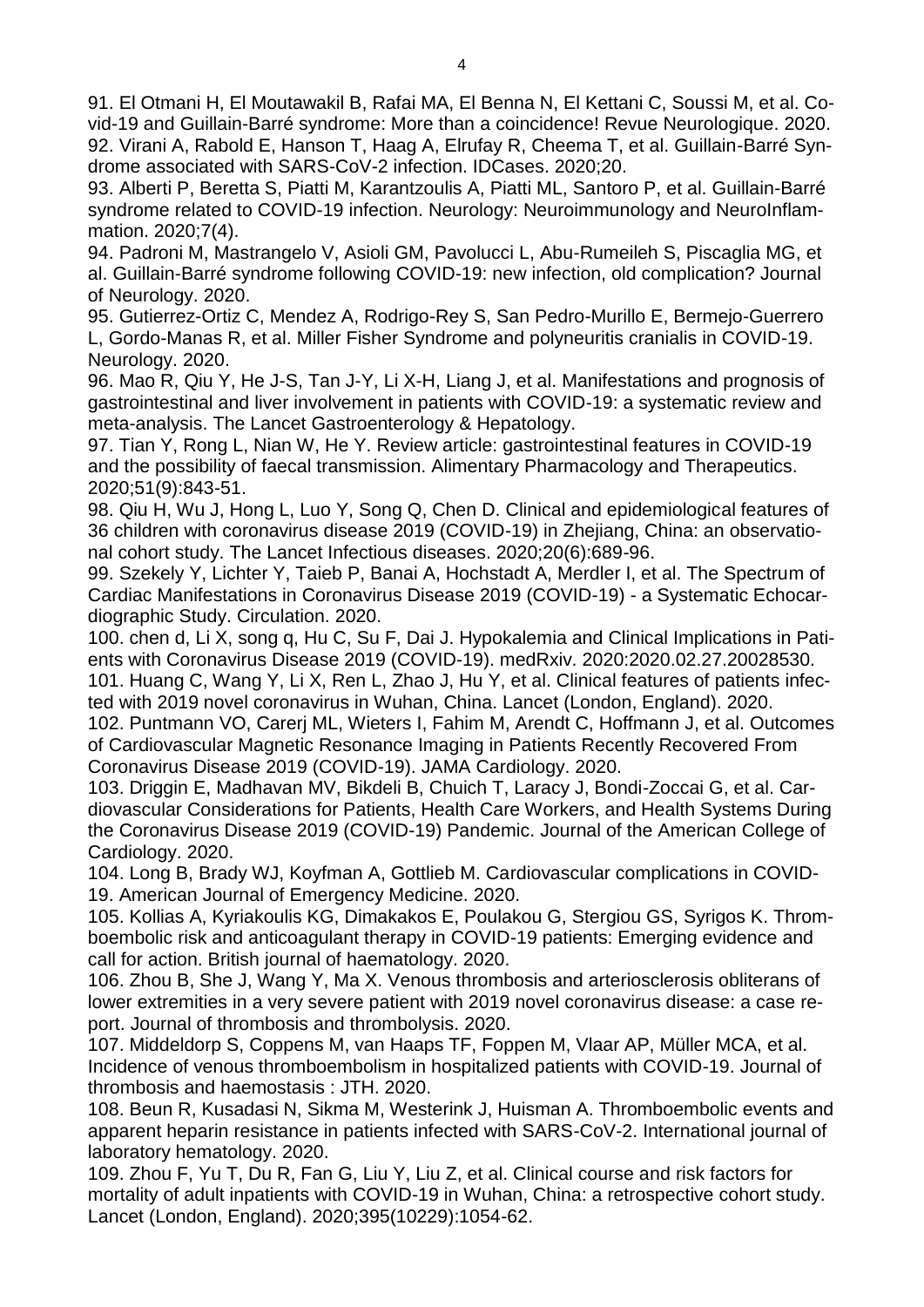110. Cummings MJ, Baldwin MR, Abrams D, Jacobson SD, Meyer BJ, Balough EM, et al. Epidemiology, clinical course, and outcomes of critically ill adults with COVID-19 in New York City: a prospective cohort study. Lancet (London, England). 2020.

111. Hirsch JS, Ng JH, Ross DW, Sharma P, Shah HH, Barnett RL, et al. Acute kidney injury in patients hospitalized with COVID-19. Kidney International. 2020.

112. Wang D, Hu B, Hu C, Zhu F, Liu X, Zhang J, et al. Clinical Characteristics of 138 Hospitalized Patients With 2019 Novel Coronavirus-Infected Pneumonia in Wuhan, China. Jama. 2020.

113. Diao B, Feng Z, Wang C, Wang H, Liu L, Wang C, et al. Human Kidney is a Target for Novel Severe Acute Respiratory Syndrome Coronavirus 2 (SARS-CoV-2) Infection. MedRxiv. 2020.

114. Cheng Y, Luo R, Wang K, Zhang M, Wang Z, Dong L, et al. Kidney disease is associated with in-hospital death of patients with COVID-19. Kidney Int. 2020;97(5):829-38. 115. Chen T, Wu D, Chen H, Yan W, Yang D, Chen G, et al. Clinical characteristics of 113 deceased patients with coronavirus disease 2019: Retrospective study. The BMJ. 2020;368.

116. Karagiannidis C, Mostert C, Hentschker C, Voshaar T, Malzahn J, Schillinger G, et al. Case characteristics, resource use, and outcomes of 10 021 patients with COVID-19 admitted to 920 German hospitals: an observational study. The Lancet Respiratory Medicine. 2020.

117. Mazzotta F, Troccoli T. Acute acro-ischemia in the child at the time of COVID-19. European Journal Of Pediatric Dermatology - pd online, Monday's case. 2020:4.

118. Estebanez A, Perez-Santiago L, Silva E, Guillen-Climent S, Garcia-Vazquez A, Ramon MD. Cutaneous manifestations in COVID-19: a new contribution. J Eur Acad Dermatol Venereol. 2020.

119. Recalcati S. Cutaneous manifestations in COVID-19: a first perspective. Journal of the European Academy of Dermatology and Venereology. 2020.

120. Marzano AV, Genovese G, Fabbrocini G, Pigatto P, Monfrecola G, Piraccini BM, et al. Varicella-like exanthem as a specific COVID-19-associated skin manifestation: multicenter case series of 22 patients. Journal of the American Academy of Dermatology. 2020.

121. Henry D, Ackerman M, Sancelme E, Finon A, Esteve E. Urticarial eruption in COVID-19 infection. J Eur Acad Dermatol Venereol. 2020.

122. Piccolo V, Neri I, Filippeschi C, Oranges T, Argenziano G, Battarra VC, et al. Chilblain-like lesions during COVID-19 epidemic: a preliminary study on 63 patients. J Eur Acad Dermatol Venereol. 2020.

123. Landa N, Mendieta-Eckert M, Fonda-Pascual P, Aguirre T. Chilblain-like lesions on feet and hands during the COVID-19 Pandemic. International journal of dermatology. 2020.

8. Kann der Senat ausschließen, dass die der Krankheit zu 7) zugeordneten Symptome andere Ursachen haben? Falls nein, welche Ursachen kommen in Betracht?

Zu 8.:

Nein, die einzelnen Symptome können wie bei allen Erkrankungen auch andere Ursachen haben. Solche differenzialdiagnostischen Betrachtungen sind als Bestandteil der Individualmedizin Aufgabe der behandelnden Ärztin / des behandelnden Arztes.

9.) Wie erklärt der Senat, dass nur ein relativ kleiner Teil der festgestellten "Infektionen" zu einer "Krankheit" im medizinischen Sinne (Pschyrembel: "Störung der Lebensvorgänge in Organen oder im gesamten Orga-